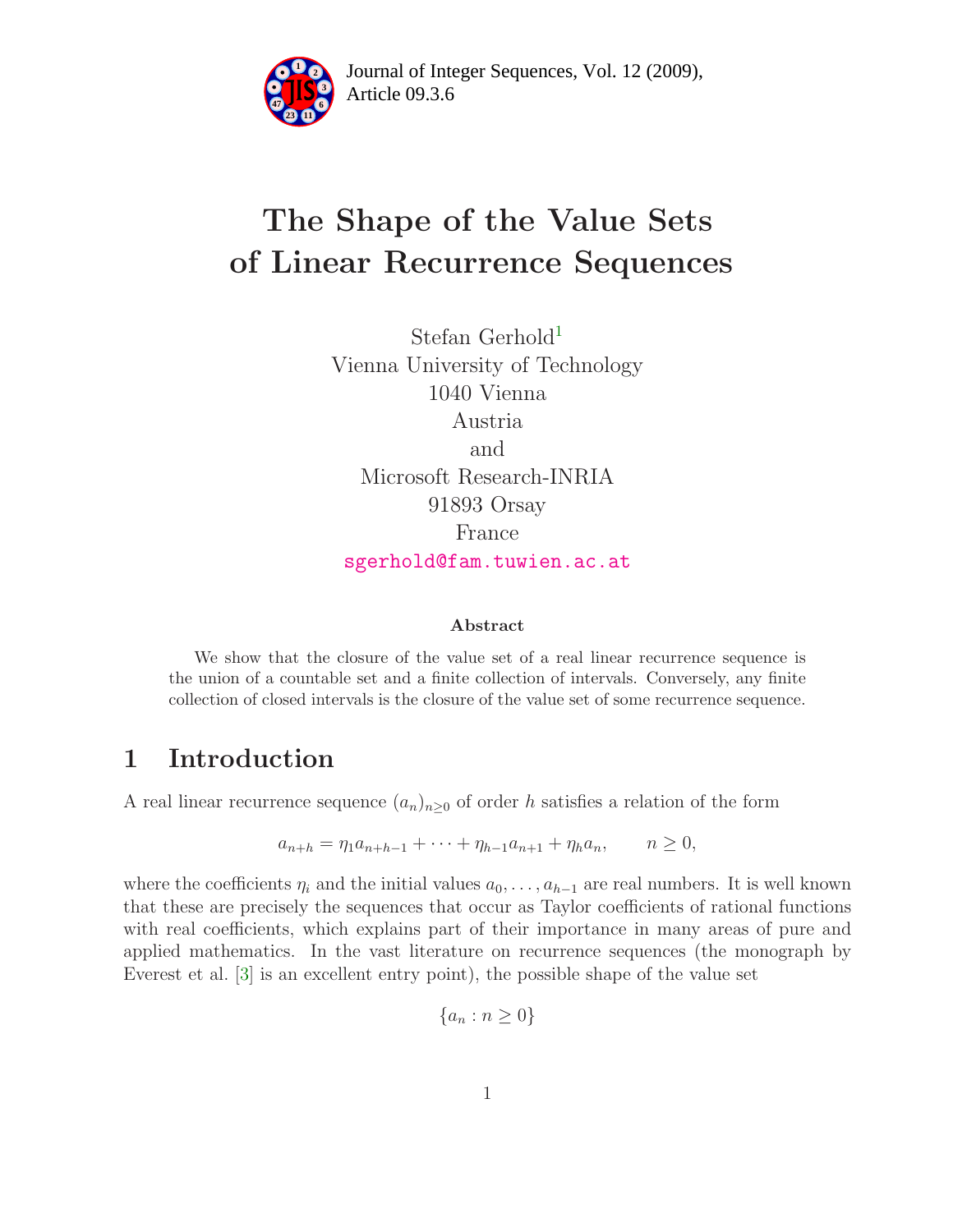of such sequences seems not to have been worked out. Typical recurrence sequences are, e.g., constant sequences,  $2^n, (-1)^n$ , and cos n. The first three of these have discrete value sets, whereas the latter, which satisfies the recurrence

<span id="page-1-3"></span>
$$
a_{n+2} = 2\cos(1)a_{n+1} - a_n, \qquad n \ge 0,
$$
\n(1)

is dense in the interval  $[-1, 1]$ , by a classical result in Diophantine approximation [\[2\]](#page-3-1). This is essentially the full picture, the precise statement being as follows.

#### 2 Main Result

**Theorem 1.** The closure of the value set of a real linear recurrence sequence is the union of a countable set and a finite collection of intervals. Conversely, any finite non-empty collection of closed intervals is the closure of the value set of a recurrence sequence.

Proof. It is well known that any real recurrence sequence has a representation

$$
a_n = |\alpha|^n (n^d b_n + \mathcal{O}(n^{d-1})), \qquad n \to \infty,
$$

where d is a non-negative integer,  $\alpha \in \mathbb{C}$  is a dominating root of the characteristic polynomial

$$
z^h-\eta_1z^{h-1}-\cdots-\eta_{h-1}z-\eta_h,
$$

and the bounded real sequence  $(b_n)$  depends on the arguments of the dominating character-istic roots; see, e.g., Bell and Gerhold [\[1\]](#page-3-2) for detailed formulas. Now if  $|\alpha| \neq 1$ , or  $|\alpha| = 1$ and  $d \geq 1$ , then  $|a_n|$  tends to zero or infinity; in both cases, the closure of its value set is trivially at most countably infinite. The interesting case is  $|\alpha|=1$  and  $d=0$ , so that

<span id="page-1-2"></span><span id="page-1-1"></span>
$$
a_n = b_n + o(1). \tag{2}
$$

The sequence  $(b_n)$  can be written as [\[1\]](#page-3-2)

<span id="page-1-0"></span>
$$
b_n = u_n + v_n,\tag{3}
$$

where  $(u_n)$  is a periodic sequence (corresponding to characteristic roots with arguments that are commensurate to  $\pi$ ), and  $(v_n)$  can be split into g sections

$$
v_{gn+k} = \sum_{i=1}^{r} \xi_i \cos(2\pi n \sum_{j=1}^{m} c_{ij} \tau_j + \phi_i), \qquad 0 \le k < g, \ n \ge 0,\tag{4}
$$

where g is a positive integer,  $\xi_i$ ,  $\tau_i$ , and  $\phi_i$  are real numbers,  $c_{ij}$  are integers, and  $1, \tau_1, \ldots, \tau_m$ are linearly independent over Q. The numbers  $\xi_i$  and  $\phi_i$  depend on k, but  $c_{ij}$  and  $\tau_j$  do not. The representation [\(4\)](#page-1-0) can be established by performing a unimodal coordinate change on the arguments of the characteristic roots [\[1\]](#page-3-2).

If the function  $F : [0,1]^m \to \mathbb{R}$ , also depending on k, is defined by

$$
F(t_1,...,t_m) := \sum_{i=1}^r \xi_i \cos(2\pi \sum_{j=1}^m c_{ij} t_j + \phi_i),
$$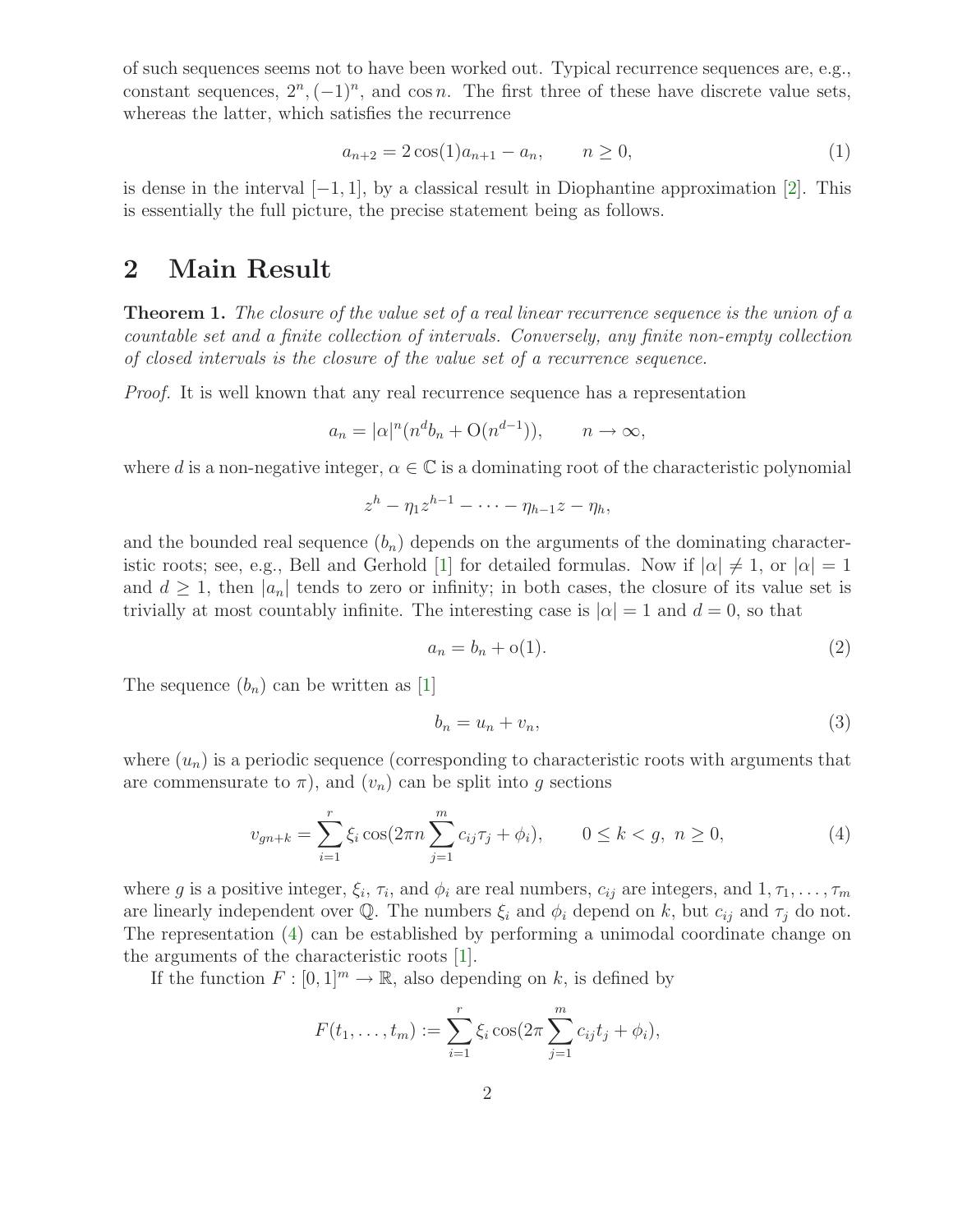then the closure of the set of values of  $(v_{qn+k})_{n\geq 0}$  equals the image of F, since the sequence of vectors

 $(n\tau_1 \mod 1, \ldots, n\tau_m \mod 1), \quad n \geq 0,$ 

is dense in  $[0, 1]^m$  by Kronecker's approximation theorem [\[2\]](#page-3-1). This image is an interval, since F is continuous. Now consider a section  $(b_{qn+k})_{n\geq 0}$ ,  $0 \leq k < g$ , of the sequence  $(b_n)$ . We can split it into sections along which the periodic sequence  $(u_n)$  from [\(3\)](#page-1-1) is constant, and the corresponding section-of-a-section of  $(v_n)$  will still densely fill the same interval as its "parent"  $(v_{gn+k})_{n\geq 0}$ . The closure of the value set of  $(b_n)$  therefore equals a collection of at most g closed intervals, where the left endpoints are values of the periodic sequence  $(u_n)$ in  $(3)$ . Finally, adding the  $o(1)$  part in  $(2)$  can obviously contribute at most countably many values to the closure of the value set of  $(a_n)$ , so that the first part of the theorem is proved.

To show the converse statement, let

<span id="page-2-2"></span><span id="page-2-1"></span><span id="page-2-0"></span>
$$
[\mu_k, \nu_k], \qquad 0 \le k \le s,\tag{5}
$$

be an arbitrary collection of real intervals. Suppose that  $\rho_0 := \nu_0 - \mu_0$  is minimal among the numbers  $\rho_k := \nu_k - \mu_k$ , and define  $m_k := \lfloor \rho_k / \rho_0 \rfloor \geq 1$ . Let  $(w_n)$  be a periodic recurrence sequence whose value set comprises exactly the  $\sum m_k + s + 1$  numbers

$$
\mu_k + i\rho_0, \qquad 0 \le i < m_k, \ 0 \le k \le s,\tag{6}
$$

$$
\nu_k - \rho_0, \qquad 0 \le k \le s. \tag{7}
$$

The existence of such a  $(w_n)$  follows from the fact that periodic interlacements of recurrence sequences are themselves recurrence sequences [\[3\]](#page-3-0). Define furthermore

$$
x_n := \frac{1}{2}\rho_0(\cos n + 1), \qquad n \ge 0,
$$

which is dense in  $[0, \rho_0]$  by Kronecker's Theorem, and

$$
a_n := w_n + x_n, \qquad n \ge 0.
$$

To see that these are indeed recurrence sequences, recall [\(1\)](#page-1-3) and the property that recurrence sequences form an R-algebra [\[3\]](#page-3-0). Since any section of  $(x_n)$  is dense in  $[0, \rho_0]$ , too, each section of  $(a_n)$  along which  $(w_n)$  equals one of the values in  $(6)-(7)$  $(6)-(7)$ , let us call it  $\lambda$ , densely fills the interval  $[\lambda, \lambda + \rho_0]$ . By the definition of  $m_k$  and the minimality of  $\rho_0$ , we have

$$
\mu_k \le \nu_k - \rho_0 < \mu_k + m_k \rho_0 \le \nu_k, \qquad 0 \le k \le s.
$$

This shows that

$$
[\mu_k, \nu_k] = [\nu_k - \rho_0, \nu_k] \cup \bigcup_{i=0}^{m_k - 1} [\mu_k + i\rho_0, \mu_k + (i+1)\rho_0],
$$

hence the closure of the value set of  $(a_n)$  is given by  $(5)$ .

 $\Box$